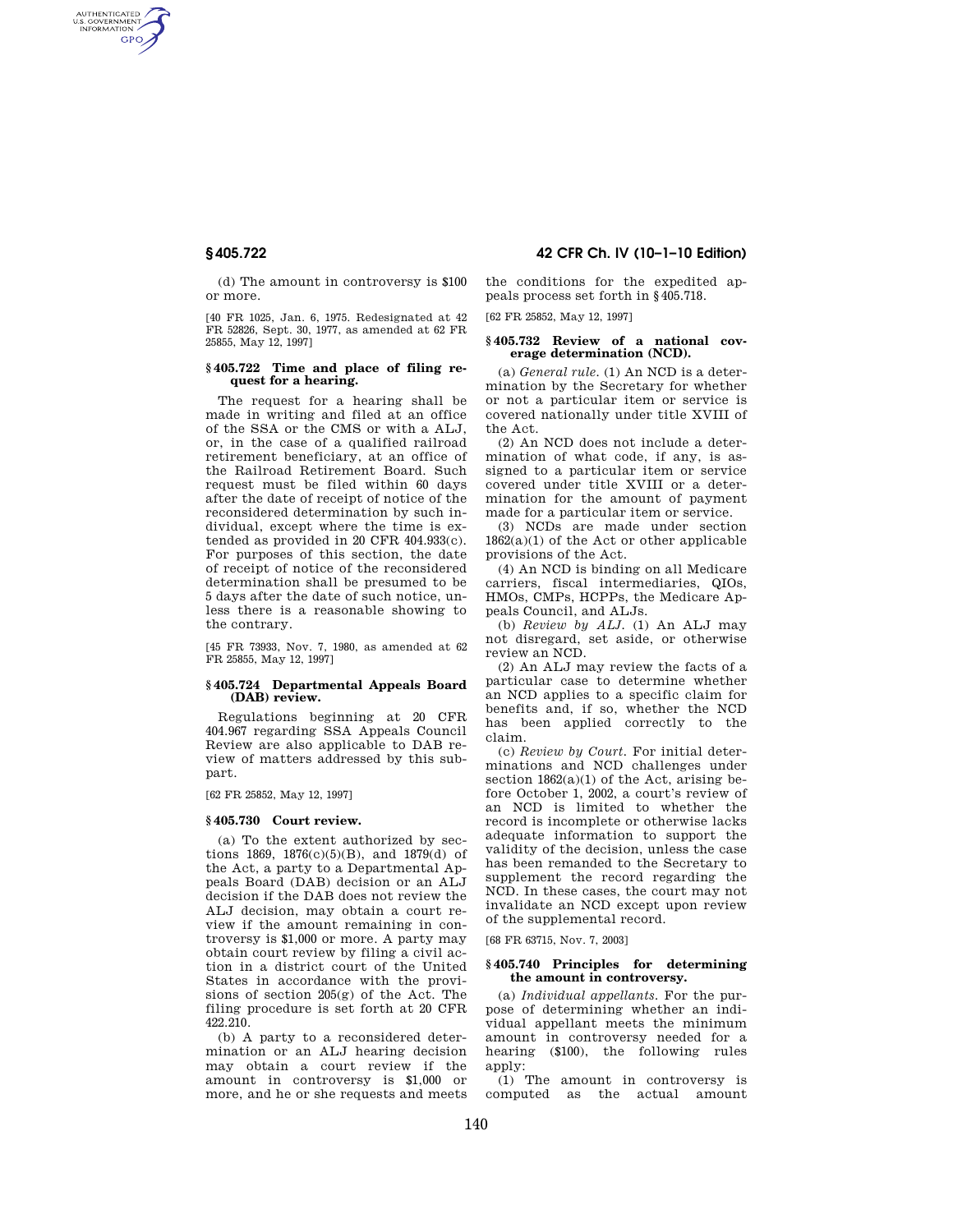# **Centers for Medicare & Medicaid Services, HHS § 405.740**

charged the individual for the items and services in question, less any amount for which payment has been made by the intermediary and less any deductible and coinsurance amounts applicable in the particular case.

(2) A single beneficiary may aggregate claims from two or more providers to meet the \$100 hearing threshold and a single provider may aggregate claims for services provided to one or more beneficiaries to meet the \$100 hearing threshold.

(3) In either of the circumstances specified in paragraph  $(a)(2)$  of this section, two or more claims may be aggregated by an individual appellant only if the claims have previously been reconsidered and a request for hearing has been made within 60 days after receipt of the reconsideration determination(s).

(4) When requesting a hearing, the appellant must specify in his or her appeal request the specific claims to be aggregated.

(b) *Two or more appellants.* As specified below, under section 1869(b)(2) of the Act, two or more appellants may aggregate their claims together to meet the minimum amount in controversy needed for a hearing (\$100). The right to aggregate under this statutory provision applies to claims for items and services furnished on or after January 1, 1987.

(1) The aggregate amount in controversy is computed as the actual amount charged the individual(s) for the items and services in question, less any amount for which payment has been made by the intermediary and less any deductible and coinsurance amounts applicable in the particular case.

(2) In determining the amount in controversy, two or more appellants may aggregate their claims together under the following circumstances:

(i) Two or more beneficiaries may combine claims representing services from the same or different provider(s) if the claims involve common issues of law and fact;

(ii) Two or more providers may combine their claims if the claims involve the delivery of similar or related services to the same beneficiary; or

(iii) Two or more providers may combine their claims if the claims involve common issues of law and fact with respect to services furnished to two or more beneficiaries.

(iv) In any of the circumstances specified in paragraphs (b)(2)(i) through  $(b)(2)(iii)$  of this section, the claims may be aggregated only if the claims have previously been reconsidered and a request for hearing has been made within 60 days after receipt of the reconsideration determination(s). Moreover, in the request for hearing, the appellants must specify the claims that they seek to aggregate.

(c) The determination as to whether the amount in controversy is \$100 or more is made by the administrative law judge (ALJ).

(d) In determining the amount in controversy under paragraph (b) of this section, the ALJ also makes the determination as to what constitutes ''similar or related services'' or ''common issues of law and fact.''

(e) When a civil action is filed by either an individual appellant or two or more appellants, the Secretary may assert that the aggregation principles contained in this subpart may be applied to determine the amount in controversy for judicial review (\$1000).

(f) Notwithstanding the provisions of paragraphs  $(a)(1)$  and  $(b)(1)$  of this section, when payment is made for certain excluded services under §411.400 of this chapter or the liability of the beneficiary for those services is limited under §411.402 of this chapter, the amount in controversy is computed as the amount that would have been charged the beneficiary for the items or services in question, less any deductible and coinsurance amounts applicable in the particular case, had such expenses not been paid pursuant to §411.400 of this chapter or had such liability not been limited pursuant to §411.402 of this chapter.

(g) Under this subpart, an appellant may not combine part A and part B claims together to meet the requisite amount in controversy for a hearing. HMO, CMP and HCPP appellants under part 417 of this chapter may combine part A and part B claims together to